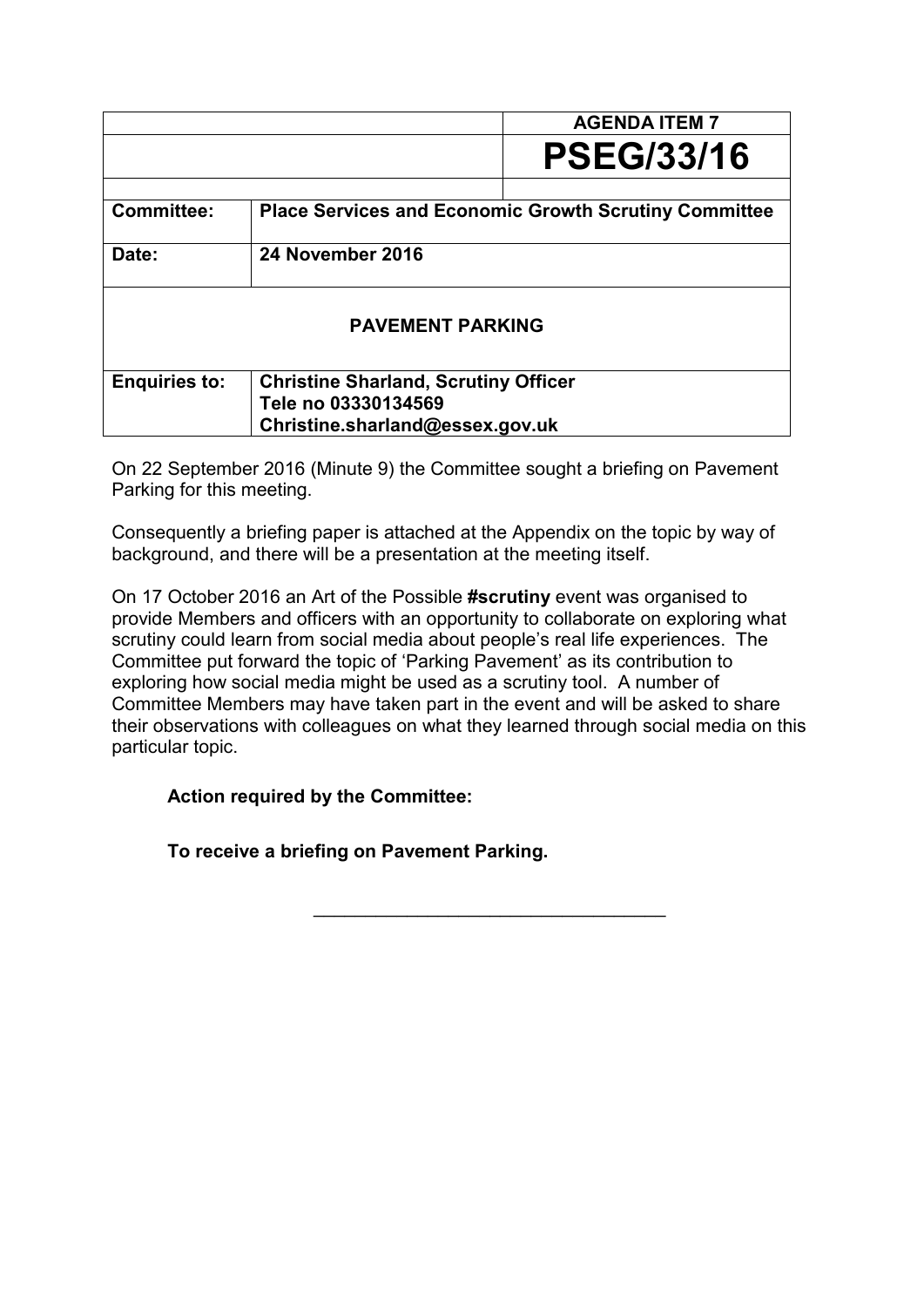## **Briefing Paper on Pavement Parking**

For the Place Services and Economic Growth Scrutiny Committee meeting on 24 November 2016

Prepared by Mark Rowe, and Vicky Duff Network Assurance Manager, Essex Highways on behalf of the Cabinet Member for Highways and Transport



#### **1. Purpose of Report**

- To identify the current legal position in respect to pavement parking, and
- To outline what measures are available to tackle the problem and who may use these.

### **2. Summary of issue**

#### Traffic Growth

At the end of December 2014 there were 35.6 million vehicles licensed for use on the road in Great Britain

[https://www.gov.uk/government/uploads/system/uploads/attachment\\_data/file/42133](https://www.gov.uk/government/uploads/system/uploads/attachment_data/file/421337/vls-2014.pdf) [7/vls-2014.pdf](https://www.gov.uk/government/uploads/system/uploads/attachment_data/file/421337/vls-2014.pdf) 

The total number of licensed vehicles has increased in every year since the end of the Second World War except 1991. This level of vehicle ownership has led to increased levels of congestion and pollution, particularly in more densely populated areas.

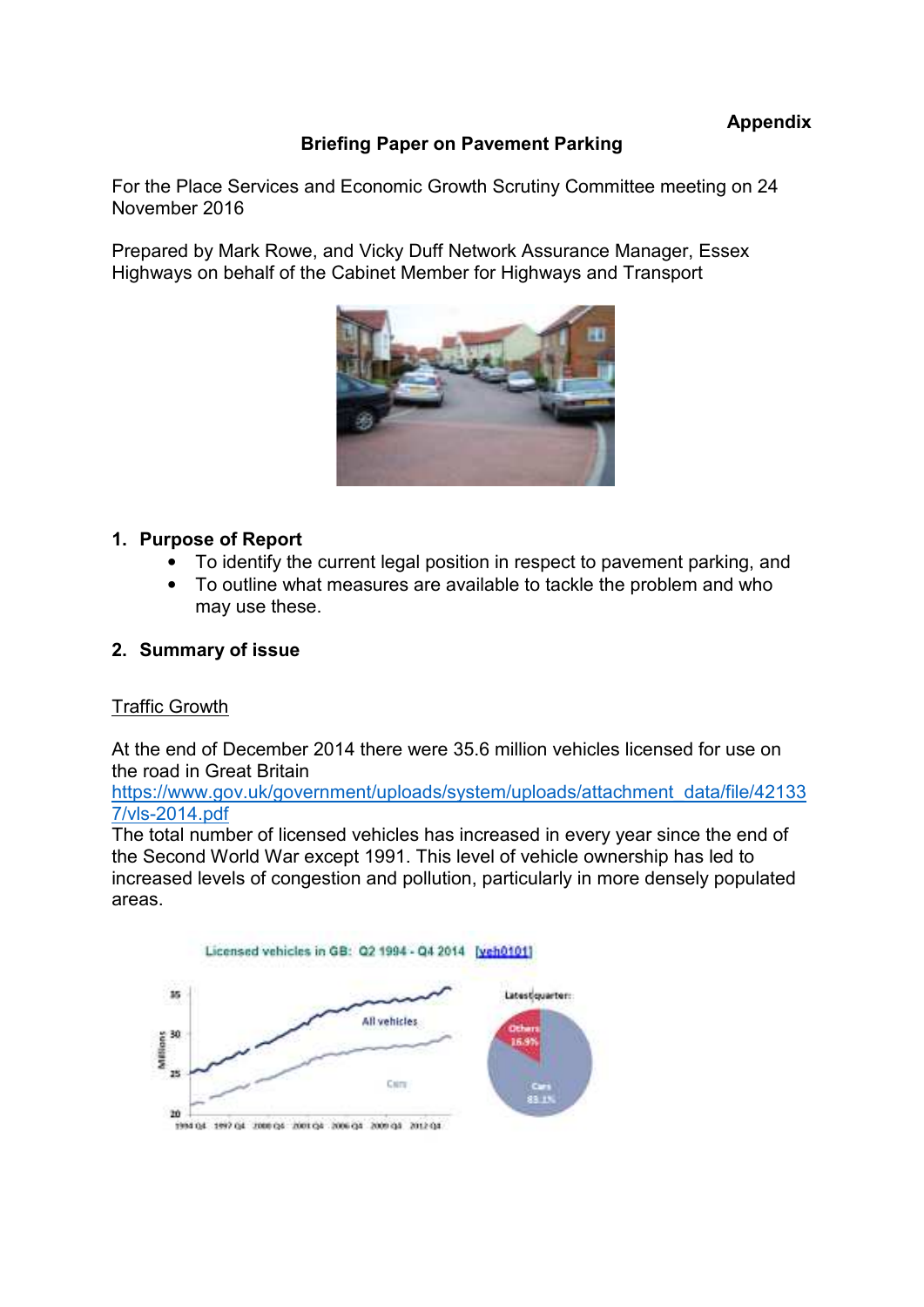# Parking Standards for Residential Developments

The first Parking Standards Document was produced in 1978 and set the standards for Parking in the then County of Essex including Southend on Sea and Thurrock, for all land uses. At that time these were expressed in minimum standards that is to say that no less than the proscribed number of parking spaces should be provided for the identified land use.

The 1998 Transport White Paper saw a change in direction with parking provision, using reduced parking availability as one of the tools to achieve a change in travel behaviour to more sustainable modes such as public transport, cycling and walking. [https://www.essex.gov.uk/Environment%20Planning/Planning/Transport](https://www.essex.gov.uk/Environment%20Planning/Planning/Transport-planning/Infomation-for-developers/Documents/Parking_Standards_2009.pdf)[planning/Infomation-for-developers/Documents/Parking\\_Standards\\_2009.pdf](https://www.essex.gov.uk/Environment%20Planning/Planning/Transport-planning/Infomation-for-developers/Documents/Parking_Standards_2009.pdf)

The 2009 parking standards were produced and implemented as a consequence of the recognition that the application of maximum standards did not appear to have any effect on car ownership and consequently all the maximum standard achieved was to create more on-street parking in residential area. Minimum standards for residential parking provision were therefore applied to residential development. The 2009 standards retained maximum standards for employment and commercial uses in an attempt to reduce the number of vehicle trips, particularly in peak periods.

Essex County Council have recently gone out to public consultation to revisions the 2009 parking standards to resolve a number of anomalies and clarify a few issues which have arisen with the 2009 standards. However, the principle remains the same of minimum standards for residential and maximum for commercial.

### Issues

Parking in residential developments is creating a significant amount of correspondence with both customer services and county councillors. Lack of space has resulted in requests to grasscrete over green areas in order to facilitate additional parking in the hope of being able to relive the situation. However, this is not the answer as these areas are unlikely to relieve the problem as car ownership and demand for parking outstrips the available parking space.



an example of grasscrete used to stabilise grass areas and take vehicle weight.

The loss of these grass areas diminishes the aesthetics of the residential area/development. Unfortunately if they are currently being used for parking this results in the areas being churned into an unsightly mud bath at certain times of the year.

The issues are compounded by the current cost of first time buyers and increasing numbers of adults still living with their parents. A report for Thisismoney.co.uk in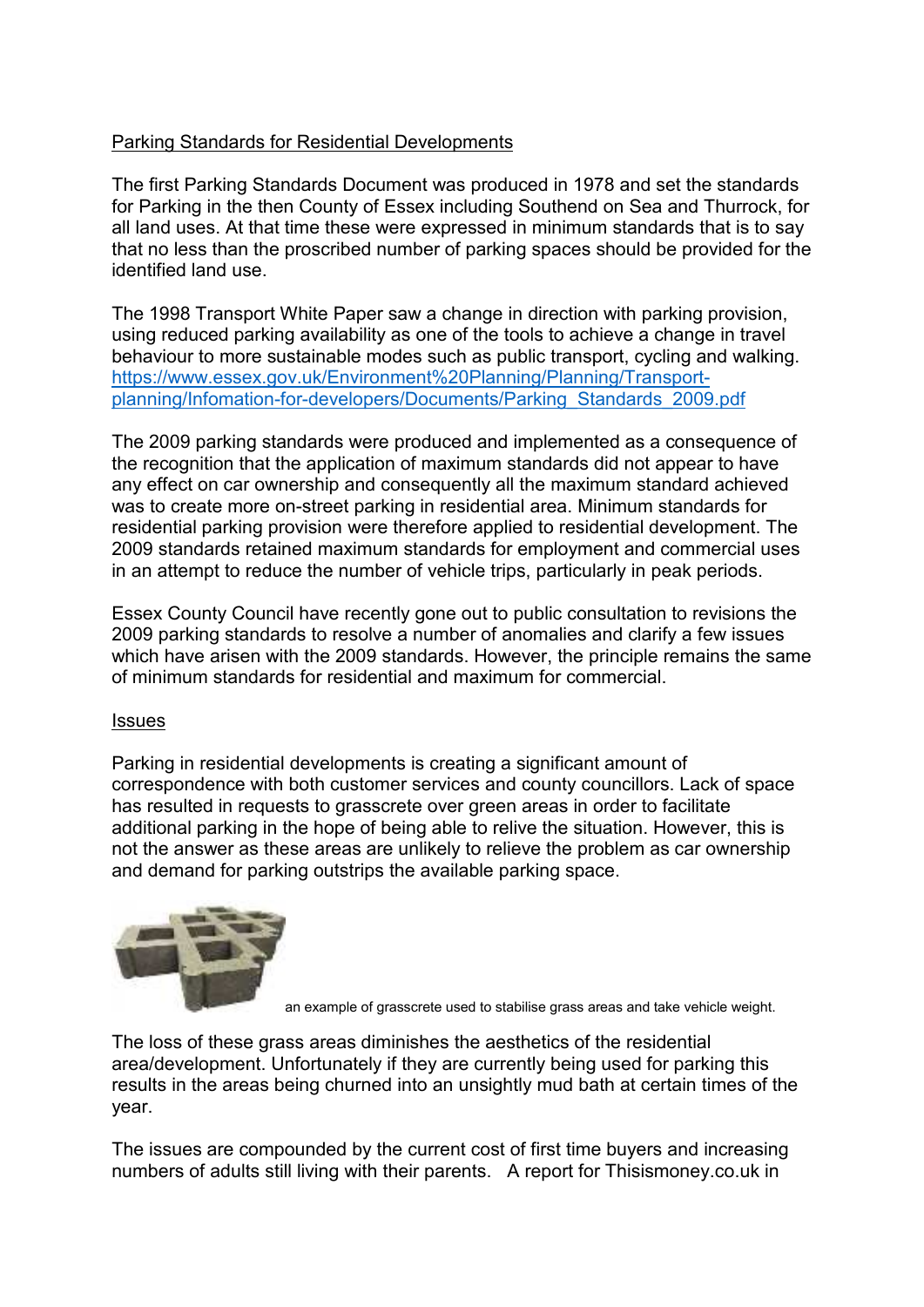February 2016 identified that young adults are more likely to be living with their parents than at any other time in the past 20 years as record numbers struggle to fly the nest. There are now 3.3million 20-34 year olds still living with parents, a 618,000 leap since 1996, the findings are taken from the Office for National Statistics show.

A fifth of 25-to-29 year olds still living with their parents, and half of those aged 20-to-24 and one in 10 aged 30-to-34 are also in the same situation. The increase comes as a rising number of young adults struggle to take the first step on to the property ladder.

With adult children living at home the number of vehicles parked outside residential properties is increasing. It is not unusual for there to be in excess of 4 vehicles per property where parking off road and on road can barely accommodate 2 vehicles.

[http://www.thisismoney.co.uk/money/mortgageshome/article-3458315/Number-young](http://www.thisismoney.co.uk/money/mortgageshome/article-3458315/Number-young-adults-living-parents-hits-20-year-high-says-ONS.html#ixzz4PL0AFjeG)[adults-living-parents-hits-20-year-high-says-ONS.html#ixzz4PL0AFjeG](http://www.thisismoney.co.uk/money/mortgageshome/article-3458315/Number-young-adults-living-parents-hits-20-year-high-says-ONS.html#ixzz4PL0AFjeG) 

In addition to the situation within residential developments there is an increasing number of complaints received about cars now parking on the kerbside along "main roads" half on half off the footway in order to prevent obstruction of free flowing traffic conditions.



This practice results in the available footway width being so severely restricted that in many instances it is not passable by a parent with pushchair or a mobility vehicle.

### **Legislation**

Essex since 2002 has under taken parking enforcement by virtue of decriminalised/civil parking enforcement under Part 6 of the Traffic Management Act 2004. The Parking Partnership created in 2011 is a Council-run organisation which brings together all street-based parking services in Essex. The aim is to administer the parking rules to a fair, proportionate and consistent standard in order to provide a service in a reasonable and responsible way. The service is a partnership between Essex County Council and its 12 Borough/City/District Councils and is run in two areas: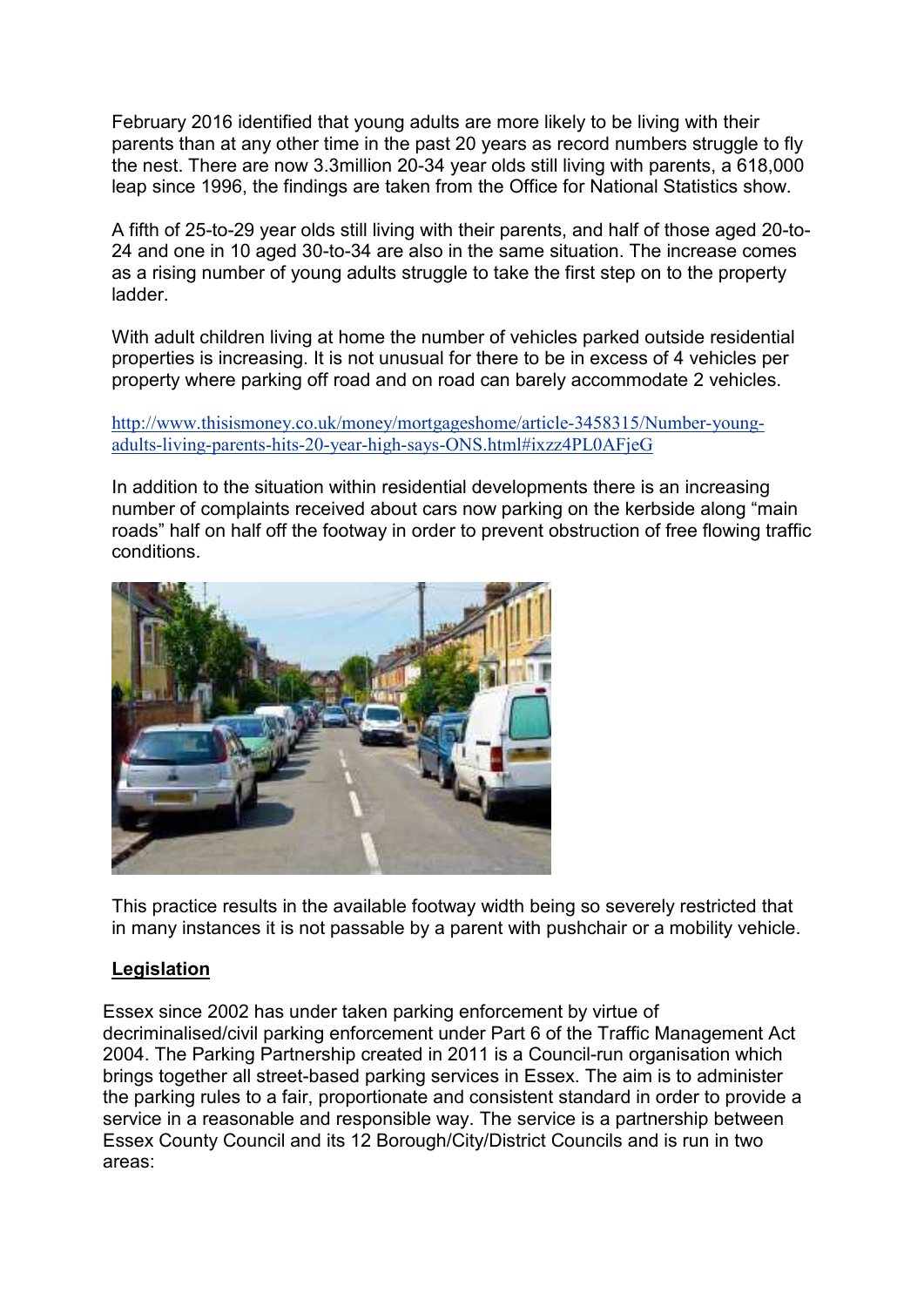- the North Essex Parking Partnership (led by Colchester Borough Council)
- the South Essex Parking Partnership (led by Chelmsford City Council)

Each Partnership is responsible for:

- its area's on-street Civil Enforcement Officers ("traffic wardens")
- the enforcement process, together with challenges to, and payments of, parking penalties ("parking fines")
- the administration of the parking restrictions ("yellow lines") and the management and maintenance of permit schemes

The general rule is that it is legal to park at the side of the road (on-street Parking) everywhere **except** where there are restrictions imposed by the local authority. Unless the action is creating an obstruction.

There are two types of on-street parking controls:

- 'Prohibited' parking is where there are yellow lines or clearway restrictions in operation and it is an offence to park on the adjacent pavement or verge; and
- 'Permitted' parking is where there are meter bays or resident bays.

Driving onto the pavement or footway to park is an offence under section 72 of the Highways Act 1835 but there is a long standing national issue about how widely it is enforced as it is a *criminal* offence (enforced by Police Officers).Obviously resources play a major part in the availability of Police Officers to take action and the offence is *driving on*. cars parked on the pavement can be ticketed as contravening the parking regulations imposed by the local authority rather than for causing an obstruction

#### *Wilkinson's Road Traffic Offences explains:*

*Under the Highways Act 1835, s.72, it is an offence wilfully to ride or drive on the footway, even though the driving may last only for a few seconds (McArthur v Jack 1950 S.C.(J.) 29). The offence will apply to pedal and motor cyclists. Driving across the footway to get to a private park was held to be an offence in the absence of proof of long use or of its being a way of necessity (Curtis v Geeves (1930) 94 J.P. 71) but in Vestry of St Mary, Newington v Jacobs (1871) L.R. 7 Q.B. 47 the owner of land adjoining the highway was held to be entitled to convey machinery on trolleys over the pavement into his premises.* 

*However, Wilkinson's also cautions that:* 

*Not all police forces take active steps to enforce [this law], but many more are now doing so in order to prevent subsequent parking on the pavement. Quaere whether there is a common law right to divert onto the pavement in cases on necessity when the carriageway is blocked* 

In London there is separate legislation banning pavement parking.

Goods vehicles with an operating weight exceeding 7.5 tonnes, are prohibited from parking on verges, footpaths or the central reservations of roads under section 19 of the Road Traffic Act 1988, as amended.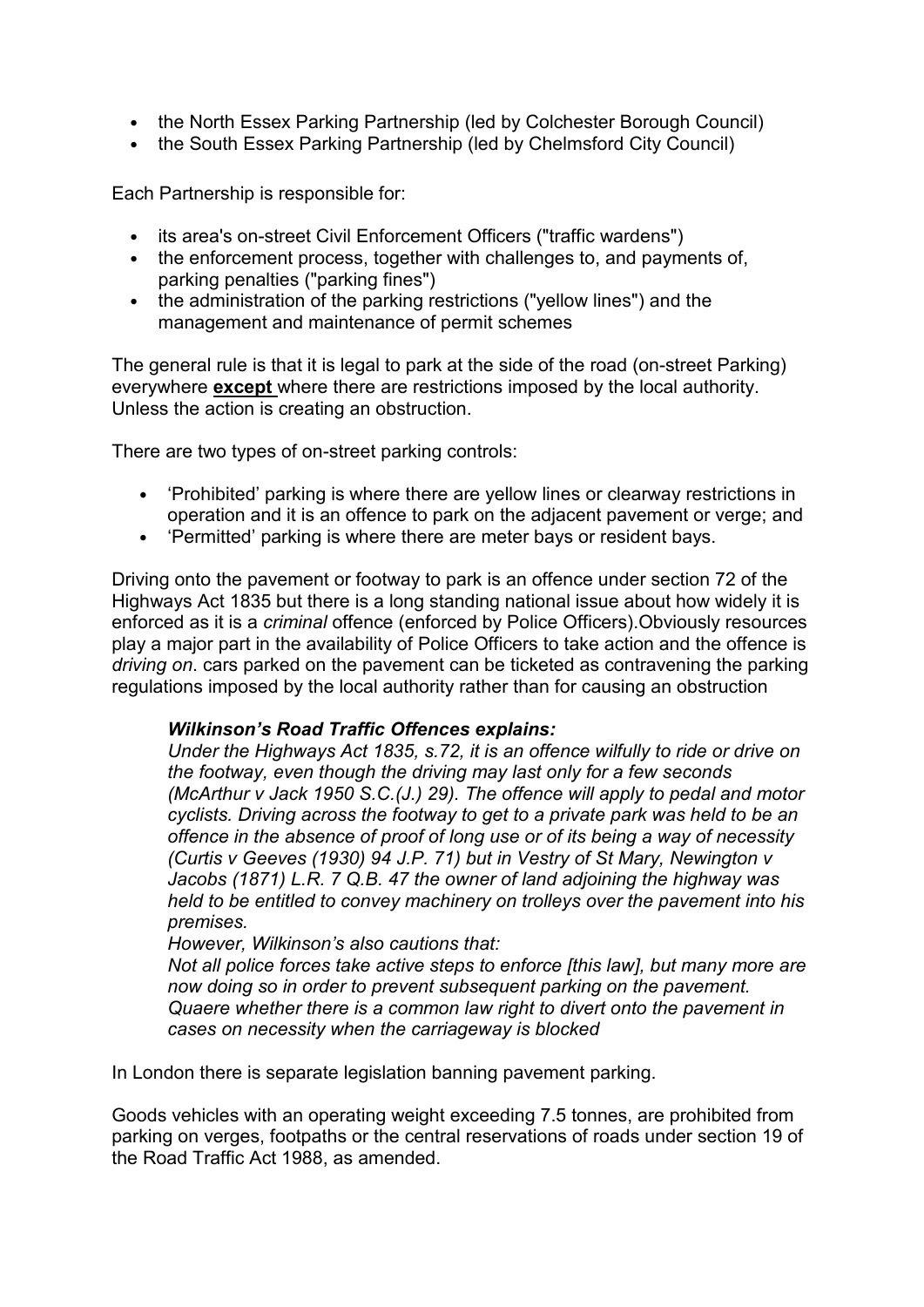The maximum penalty for committing an offence under section 19 is a £1,000 fine (level 3 on the standard scale). Parking in breach of section 19 is also a nonendorseable Fixed Penalty offence, for which the fine is £30 (£40 in London).

It is a defence under section 19(2) and (3) if one can prove that a vehicle was parked:

- in accordance with permission given by a constable in uniform; or
- that it was parked in contravention of this section for the purpose of saving life or extinguishing fire or meeting any other like emergency; or
- that the vehicle was parked on the verge of a road or on a footway for the purpose of loading or unloading, and that the loading or unloading of the vehicle could not have been satisfactorily performed if it had not been parked on the footway or verge, and that the vehicle was not left unattended at any time while it was so parked.

A vehicle can only be illegally parked if there are parking restrictions operating in the area. In other cases one would have to show a vehicle was causing an obstruction. The police can remove vehicles which are causing an obstruction and there are a number of statutes and

regulations which allow proceedings to be brought for obstructing the highway.

## **Private Members Bill (from House of Commons Briefing Paper SN01170)**

#### Pre-1991

Prior to 1991, successive governments and individual Members of Parliament sought ways of combating pavement parking. In 1974 Parliament provided for a national ban on pavement parking in urban areas in section 7 of the Road Traffic Act 1974. If implemented, this would have prohibited all parking on verges, central reservations and footways on 'urban roads'. The Secretary of State could have exempted certain classes of vehicles and individual local authorities could have made Orders within their own areas to exempt from the national ban certain streets at all times or during certain periods. However, full implementation required that the ban had to be brought in by secondary legislation and this never occurred. Successive transport ministers argued that there were difficulties for local authorities and the police in finding the resources to carry out the necessary policing and enforcement work. In 1979 the then Government decided to defer implementation indefinitely.

In December 1986 the Department of Transport sought comments on a discussion paper, Pavement Parking - Curbing an Abuse. The paper looked at the reasons for pavement parking and the problems it caused. It put forward four options to tackle the problem involving a mixture of bringing the 1974 Act into force, providing more scope for TROs and making time for more Private Acts from individual authorities. However, nothing further happened. When the 1972 Act was repealed in 1988, section 36B (the 'national ban' mentioned above) became, without any amendment, section 19A of the Road Traffic Act 1988 and the matter rested there. Regulations to put into effect the national ban were not brought forward because of the potentially enormous costs to local authorities and police of securing proper policing and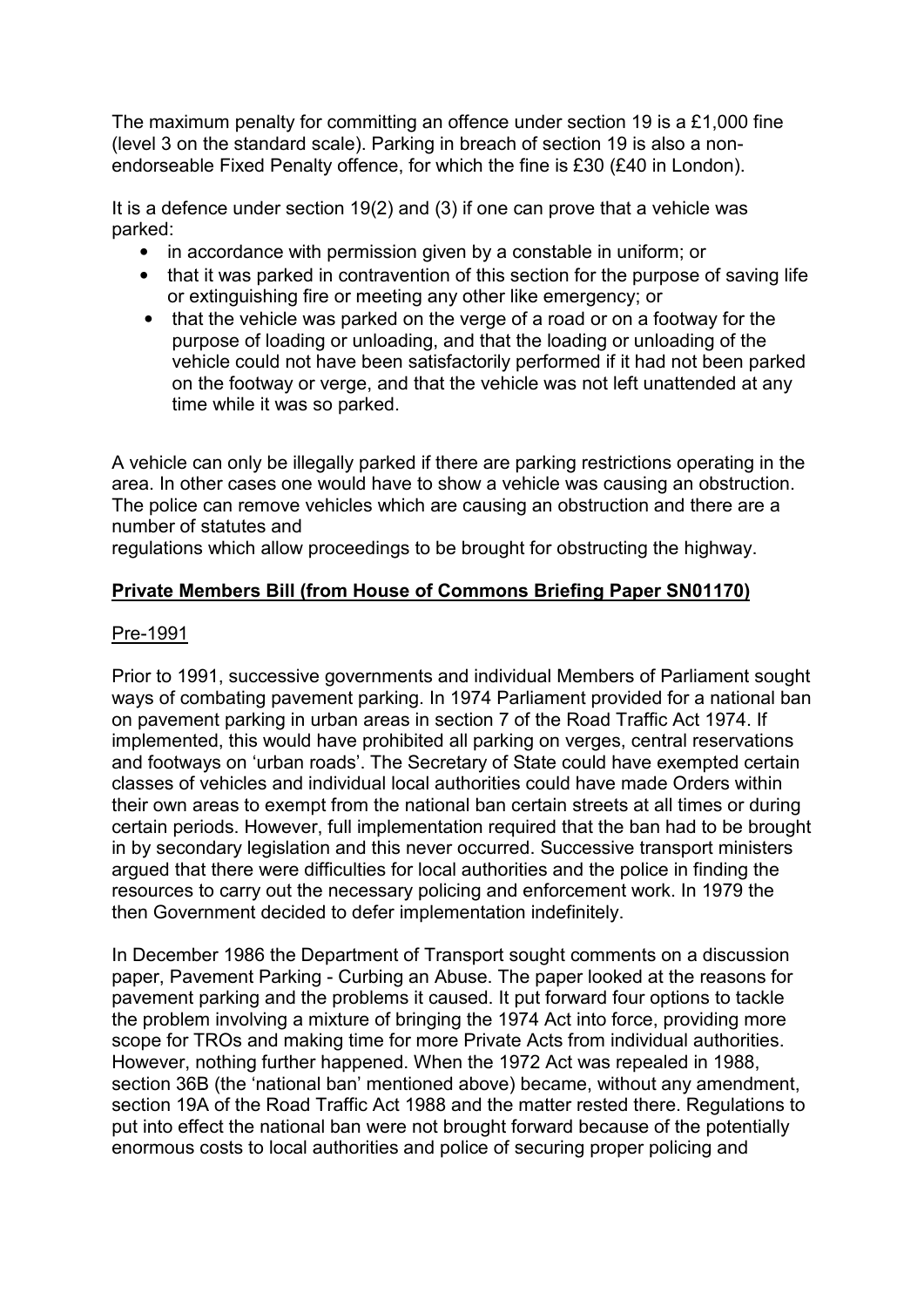enforcement for the ban. It was finally repealed by section 83 and Schedule 8 of the Road Traffic Act 1991.

# 2014-

As detailed above, the current arrangements essentially give local authorities the powers to ban on-street and pavement parking by introducing parking measures and prohibitions in their areas. Successive governments have taken the view that it should be for local authorities to take these decisions based on specific local needs. The most recent government action came in 2011 when the DfT wrote to councils "prompting them to use their powers to prevent parking on the pavement where it is a problem", and giving all councils in England permission to use signs to indicate a local on-street/pavement parking ban without the need for special signs authorisation from the Department each time they wanted to put a pavement parking ban in place.



There has since been a renewed push to reintroduce a nationwide 'blanket ban'. This has been led by charities such as Guide Dogs for the Blind, and Living Streets and has garnered widespread support. They argue that:

Pavement parking affects people across the country. For many people — including those who have sight loss, parents with babies or toddlers in buggies, and wheelchair users — this is a serious problem. For someone who is blind, having to step off the pavement into the road because of a badly parked car can be extremely frightening.

Research commissioned for Guide Dogs for the Blind in 2014 found that of 407 local councillors from England and Wales questioned:

- 89% agreed that pavement parking creates safety risks for pedestrians;
- 61% said that pavement parking was a problem in their area; and
- 48% did not think that existing measures available to local authorities (such as parking restrictions and physical barriers) were sufficient to prevent pavement parking.

There were two bills seeking to address this issue in the 2014-15 Parliamentary session: One by the former MP Mark Lazarowicz to devolve powers to introduce a pavement parking ban to the Scottish Government, and another one by former MP Martin Horwood to introduce a blanket pavement parking ban in England and Wales.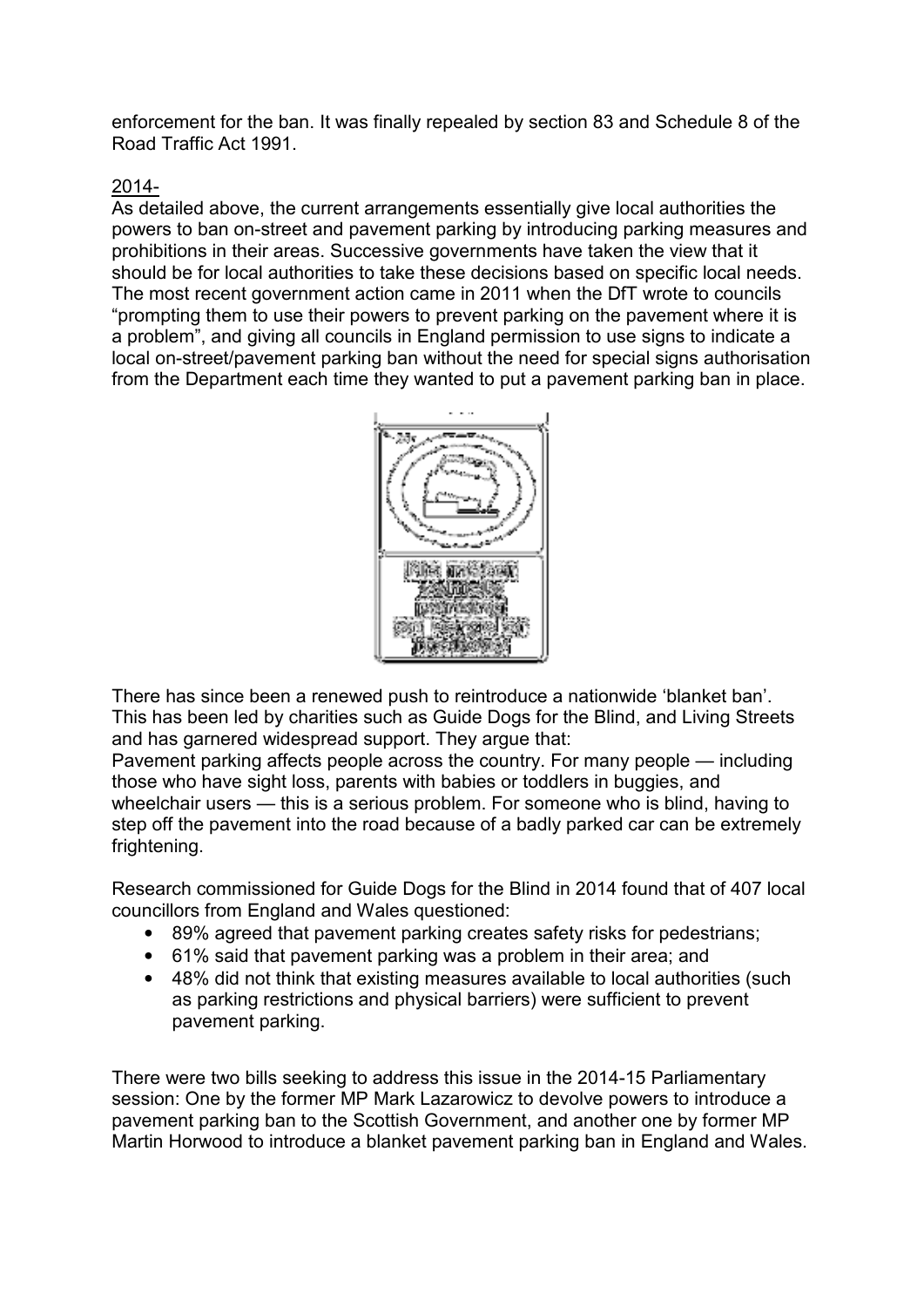Mr Lazarowicz's Bill was instigated by problems Scottish MSPs have had introducing their own legislation in this area (see, e.g. Sandra White MSP's proposed Responsible Parking (Scotland) Bill). The Bill received Second Reading in the House of Commons in September 2014, but progressed no further.

Mr Horwood's Bill did not proceed past First Reading and was not debated in the House.

Simon Hoare MP sponsored the Pavement Parking (Protection of Vulnerable Pedestrians) Bill 2015-16, which received Second Reading on 4 December 2015. The Bill provided a framework for local authorities in England and Wales to consult on and subsequently to ban pavement parking across wide areas, subject to certain exemptions to be set out by the Secretary of State in secondary legislation and guidance. Mr Hoare explained how his Bill would work as follows:

This will not be a blanket ban for pavement parking. In medieval or older town and city centres with Victorian terraces and the like, popular ownership of the motorcar was never envisaged. To make the carriageways wide enough for emergency vehicles, bin lorries and other large vehicles, it is important to ensure a balance is struck between allowing the free movement of vehicles and securing the free movement of pedestrians. The major difference in the Bill is that clause 3 sets aside specific provision for the Secretary of State for Transport to provide regulations and guidance to local authorities about who to consult —who are statutory consultees and how to consult before it is introduced. It is not a blanket ban and nor is it an automatic obligation for local authorities to make use of the purposes set out. It will be up to the local authority, working in concert with local councillors, communities, freight transport associations, road haulage associations and the emergency services, to decide precisely where it is either appropriate or inappropriate to permit or to prohibit the parking of motorcars on pavements. This is not the dead hand of the state. This is not a licence for pettifogging officialdom, and nor is it a cash cow for local authorities to try to get in a bit of extra revenue. It will be proportionate and it will be sensible.

However, at the end of the debate Mr Hoare withdrew his Bill, having secured from the Minister a commitment to convene a round table in 2016 to discuss footway parking issues, and to undertake some work to "examine more closely the legal and financial implications of an alternative regime, and the likely impacts on local authorities".

### **Essex Customer Services**

Essex customer services have identified the following statistics for parking enquiries / complaints for October. The assumption is that numbers should be reflective for all months.